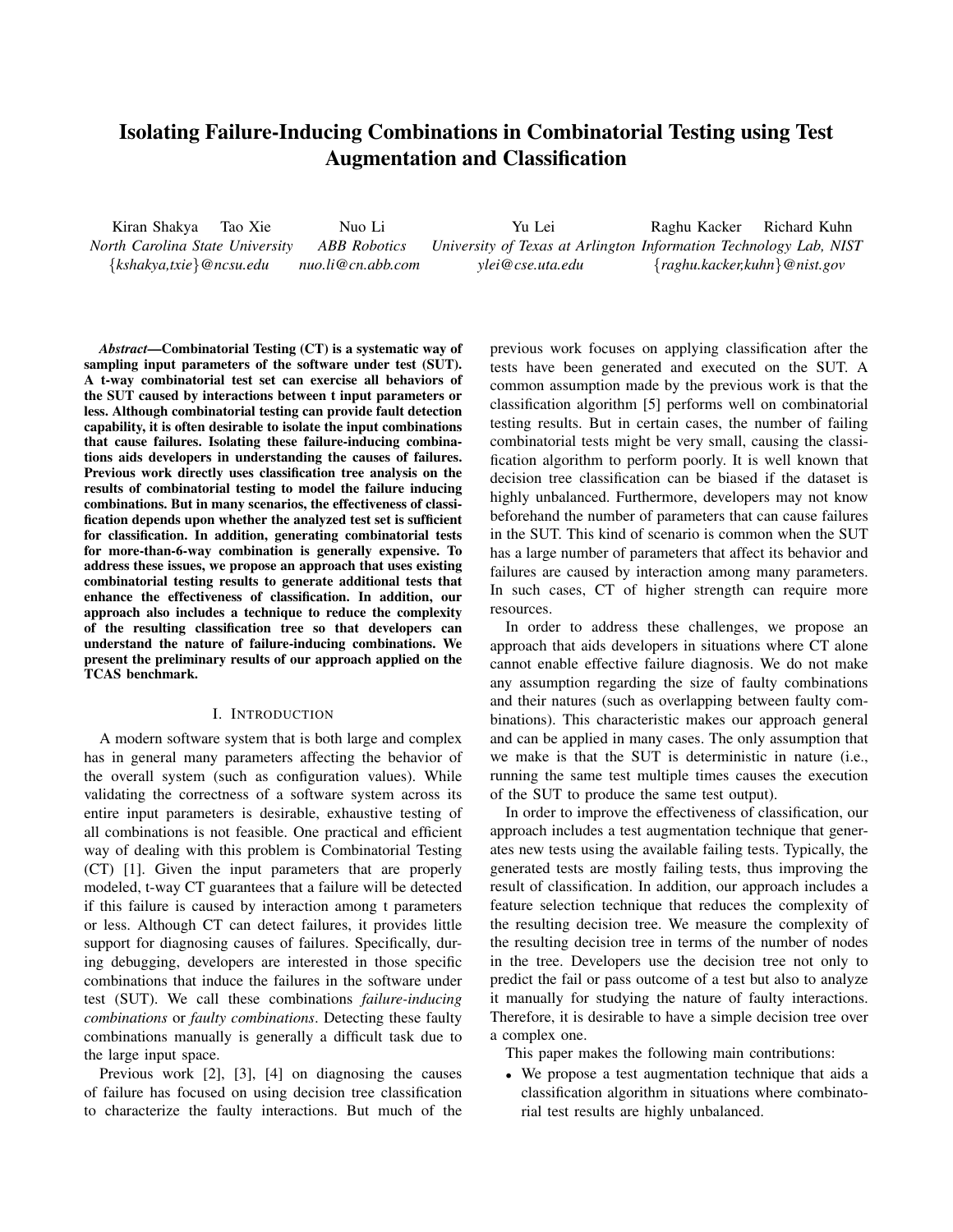

Figure 1: Overview of our approach

- We propose a feature selection technique to reduce the complexity of the resulting decision tree.
- We conduct a preliminary study to evaluate our approach.

#### II. BACKGROUND

Covering Array. If we assume that the SUT has *k* input parameters and each parameter  $c_i$  has  $a_i$  discrete possible values, the total number of possible inputs is  $\prod_{i=1}^{i=k} a_i$ . CT uses a covering array (CA) to systematically sample the large input space. A  $CA(N, k, t, s)$  is an array of N rows and  $k$ columns, where *N* is the size of test set, *k* is the number of parameters, *s* is the number of possible values of each parameter, and *t* is the strength of CA. Given a strength *t*, for any *t* sub-columns of C, the sub-array covers all the possible combinations of the corresponding *t* parameters. Similarly, a mixed-level covering array (MCA) allows the parameters to have different number of possible values i.e.  $s = \{v_1, v_2, ..., v_k\}$  where each  $i^{th}$  parameter can take  $v_i$ distinct possible values.

Classification Tree. Classification tree [5] is a recursive partitioning approach to build models that predict class membership of an input. The input dataset is split according to the value of an attribute that maximizes the *Gain* in information. This splitting of the dataset continues until no further splitting is possible. There are many possible definitions for the *Gain*. We use a popular decision tree learning algorithm C4.5 [5], which defines the Gain function for feature  $c_i$  at node  $t$  as  $Gain(c_i, t) = H(t) - H(c_i, t)$ , where  $H(t)$  denotes binary entropy at node  $t$ . If the prior probability of a parameter  $p$  taking certain value  $i$  is  $p_i$ , then the entropy for that parameter is given by  $-\sum_{i} log_2 p_i$ .

#### III. APPROACH

Figure 1 shows an overview of our approach. Our approach consists of four components: Test Augmentation, Feature Selection, Test Classification, and Ranking. We next present the details of each component.

#### *A. Test Augmentation*

Test Augmentation (TA) is used to improve the dataset when the classification algorithm performs poorly on the combinatorial test results. TA is particularly useful when the classification algorithm is unable to build a decision tree due to a small number of failing tests compared to passing tests. Given a failing test, TA uses the one factor one time (OFOT) [6] technique for generating additional test inputs. Specifically, if  $t = (v_1, v_2, \dots, v_k)$  is a test that fails, the TA generates new tests by replacing each  $v_i$  with another values of parameter  $c_i$  while keeping other parameter values the same. The rationale is that since the new test generated by the TA are similar to the failing test, these new test will also likely be failing tests, thus balancing the combinatorial test result set. We repeat this step for every failing test. In order to reduce the overhead, all the existing tests are kept in a cache, and the redundant tests generated by the TA (if any) are detected and discarded. If there are *m* failing tests, then the TA will generate at most  $m \times \left(\sum_{i=1}^{k} a_i - k\right)$  tests that in general will be far less than the additional number of tests required to generate higher strength CT sets. The new tests are then executed and classified as failing or passing based on the execution.

#### *B. Feature selection*

Not all the parameters of the SUT correlate with the failures. If the SUT has a large number of parameters, it is necessary to prune the parameters (or features) in order to improve the effectiveness of the classification algorithm. Feature subset selection (FSS) is the process of identifying and removing irrelevant and redundant information as much as possible. This process reduces the dimensionality of the dataset and improves both speed and accuracy of the learning algorithm. There are a number of feature selection algorithms in the data mining literature [5]. In our current work, we have used correlation based feature selection (CFS) [7]. CFS takes into account the usefulness of individual parameters for predicting the class label along with the level of intercorrelation among them.

### *C. Test Classification*

We use classification tree analysis (CTA) to model fault combinations. CTA classifies the labeled tests obtained from both the covering array and test augmentation. The classification is based on only the parameters selected by the feature selection component. The rationale is that classification based on selected features would result in a simpler decision tree which can be analyzed by the developers more easily. We use CTA because it has been used in previous work [2], [3], [4]. In order to reduce the overfitting problem commonly found in classification, we use n-fold cross validation [5]. Cross validation essentially builds multiple models from different subsets of input data and uses the results to identify the best model. We measure the effectiveness of the classification tree using F-score, which is a well known metric computed using two standard metrics:

| $# of correctly predicted failing tests$<br>$Recall(R) =$        |
|------------------------------------------------------------------|
| $total # of failing tests# of correctly predicted failing tests$ |
| Precision(P)                                                     |
| $total \# of predicted failurests$                               |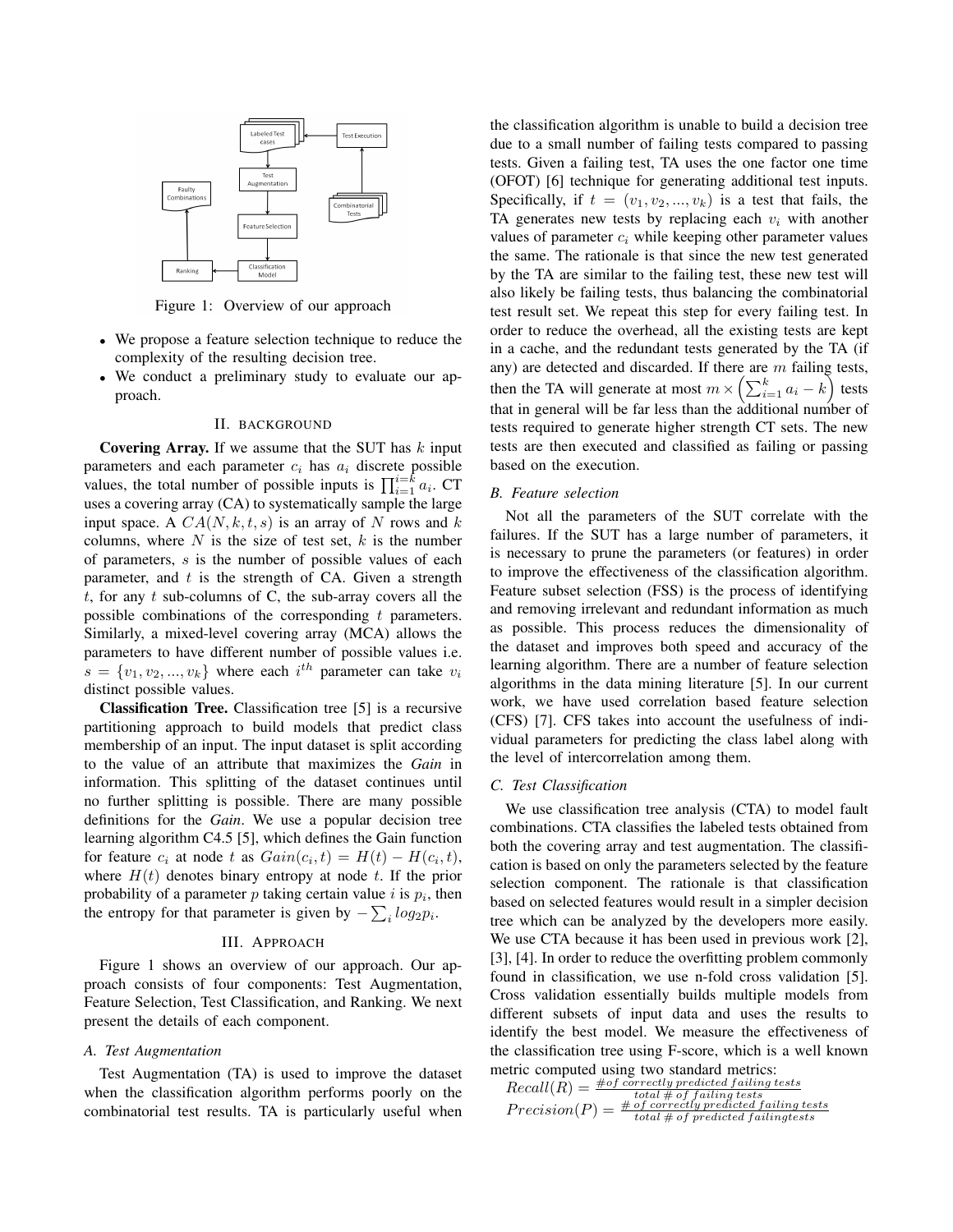Table I: Characteristics of faults

| Version | 2-wav | $3$ -way | 4-way  | 5-way   |
|---------|-------|----------|--------|---------|
| v16     | 0/156 | 1/461    | 6/1450 | 14/4309 |
| v26     | 0/156 | 0/461    | 1/1450 | 18/4309 |

$$
F\text{-}score = \frac{2PR}{P+R}
$$

## *D. Ranking*

Given a decision tree model, we enumerate all likely faulty combinations of the SUT. For each leaf node that indicates a failure, a corresponding likely faulty combination is computed by taking the conjunction of the parameter values found in the path from the root node to the leaf node. We then collect these faulty combinations and rank them before presenting to the developers. The rank of a faulty combination is determined by computing its F-ratio. If *n* is the total number of tests classified with a combination and *m* is the total number of failing tests correctly classified with this combination, then we define its F-ratio as *m/n*. The combinations are then sorted by their F-ratios in descending order and shown to the developers. We speculate that the actual faulty combinations are within top ten results.

## IV. EVALUATION

In our evaluation, we have used a module of the Traffic Collision Avoidance System (TCAS) benchmark. TCAS has been used in other evaluations of testing approaches [8]. TCAS program takes 12 inputs and produces an output that can be either 0, 1, or 2. The total input combination of the TCAS is  $3 \times 2^3 \times 3 \times 2 \times 4 \times 10^2 \times 3 \times 2 \times 3 = 1036800$ , which is extremely large motivating the use of CT. Kuhn and Okun [8] generated a large number of combinatorial tests and produced corresponding testing results for 41 faulty versions of the TCAS program. For each faulty version, the testing result as failing or passing is determined by comparing the output of the faulty version with the correct version. We have used the same versions and test results in our evaluation.

Next, we present the preliminary results of our approach on two faulty versions of the TCAS program via version 16 and 26. From the results, we intend to answer following research questions:

- 1) RQ1. Does our test augmentation improve the classification?
- 2) RQ2. Does feature selection help in reducing the complexity of the resulting decision tree without compromising accuracy?
- 3) RQ3. Does our overall approach find the faulty combinations?

Table I shows the number of failing tests generated by CT from  $t = 2$  way to  $t = 5$  way tests for versions 16 and 26 of TCAS. We can see that the number of failing tests is very low compared to the number of passing tests.

In order to answer the research questions, we first ran the 5-way tests and generated an arff file, which is a format required by Weka [9]. Weka is an open source collection of algorithms for data mining tasks. We have used Weka's J48 tree classification component to generate the decision tree. Table II shows our evaluation results. We found that in both versions, Weka (with default settings) could not generate a decision tree model due to small number of failing tests. Next, we feed the arff files into our test augmentation component. Column "TA" shows the total number of new tests (only unique tests that did not exist in the current CT suite) generated as well as the number of tests that failed. We then added the new tests into the original data set and re-ran the classification algorithm. Column "F1" shows the F-score of the decision tree in addition to the precision and recall. The values for these metrics have been shown in format *Precision/Recall/F*-*Score*. This result shows that the test augmentation can improve the classification, answering our RQ1.

Table II: Evaluation Results

|     |         | F1          |       | FS. | S <sub>2</sub> | F2                   |
|-----|---------|-------------|-------|-----|----------------|----------------------|
| v16 | 302/357 | .81/.67/.73 | 36/56 | 8   |                | $22/31$ 0.71/.59/.65 |
| v26 | 407/407 | .81/.79/.80 | 56/85 | 10  |                | 20/28 0.78/0.72/.74  |

Furthermore, we measured the complexity of the decision tree in terms of the number of leaves and nodes in it. Column "S1" shows the the complexity of the decision tree in format #*leaves/*#*nodes*. For example, for version 26, the total number of leaves was 56 and the total number of nodes was 85. Although the classification with the tree was effective, we found that size of the decision tree was too huge to be understood by the developers. We then ran the feature selection algorithm on the dataset. We used Weka's implementation of correlation-based feature selection algorithm (CfsSubsetEval) for feature selection. Column "FS" shows the number of attributes selected by the feature selection component. Next, we ran classification using only the attributes selected by the feature selection. Column "S2" shows the size of the resulting decision tree and its standard metric is shown in column "F2". For version 26, the result shows that the complexity of the decision tree is reduced from 85 to 28 nodes. Although the precision, recall, and F-score were a bit reduced by feature selection, the loss was not that significant. In addition, the decision tree was more compact and simpler than the previous decision tree answering our RQ2.

Finally, to answer RQ3, we used the final decision tree to enumerate the faulty combinations and rank the combinations according to their F-ratios. To verify the results, we manually analyzed the faulty versions of TCAS to find faulty combinations. We found it challenging to find the exact preconditions for failures due to the complexity of the program code. Therefore, we calculated only necessary conditions for the failures. For example, Figure 2 shows